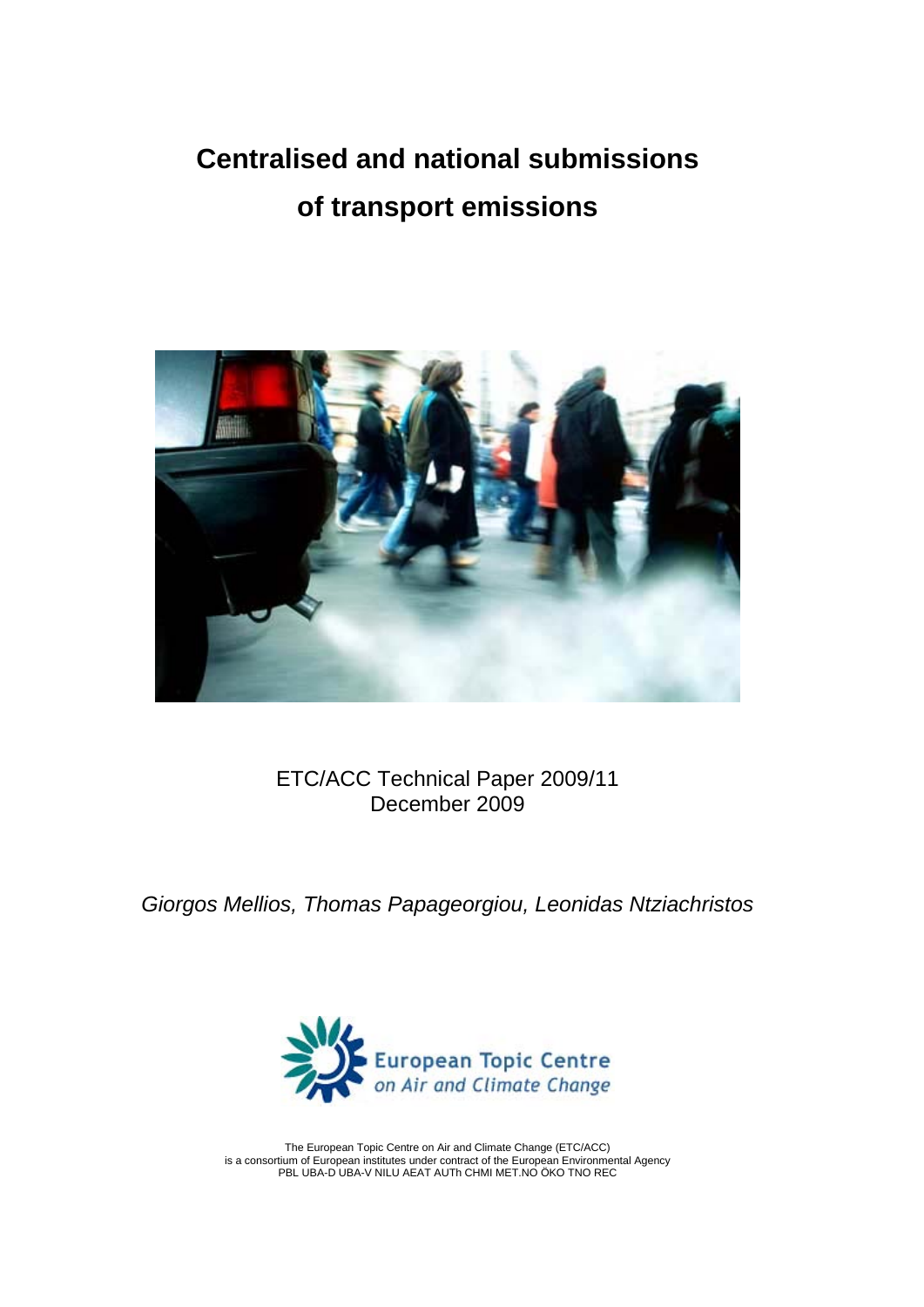*Front page picture: Picture taken from www.pixunlimited.co.uk* 

*Author affiliation:* 

*Laboratory of Applied Thermodynamics, Aristotle University Thessaloniki, Greece (AUTh)* 

#### **DISCLAIMER**

This ETC/ACC Technical Paper has not been subjected to European Environment Agency (EEA) member country review. It does not represent the formal views of the EEA.

*© ETC/ACC, 2009. ETC/ACC Technical paper 2009/11 European Topic Centre on Air and Climate Change PO Box 303 3720 AH Bilthoven The Netherlands Phone +31 30 2748562 Fax +31 30 2744433 Email [etcacc@pbl.nl](mailto:etcacc@pbl.nl) Website <http://air-climate.eionet.europa.eu/>*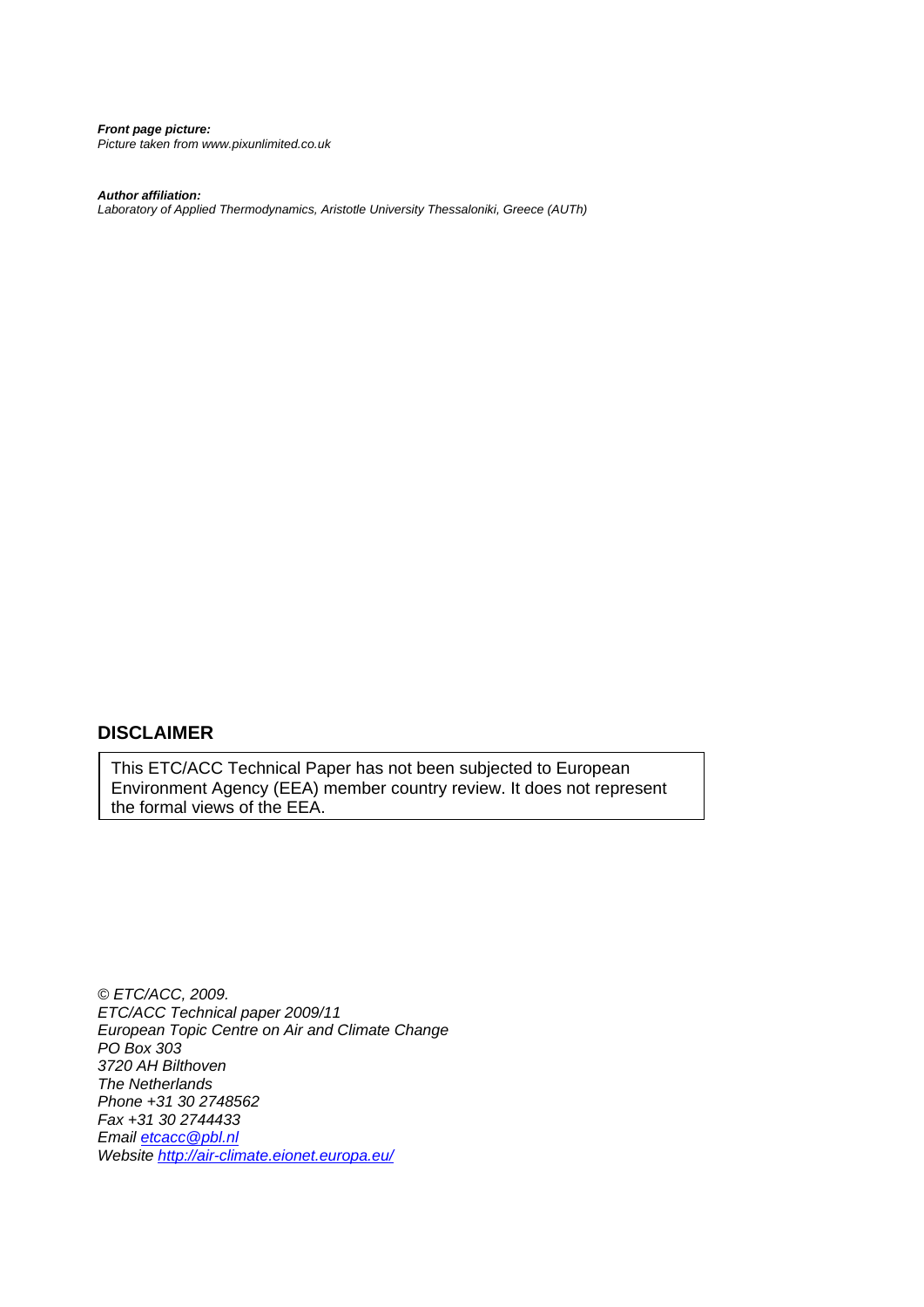

LABORATORY OF APPLIED THERMODYNAMICS MECHANICAL ENGINEERING DEPARTMENT ARISTOTLE UNIVERSITY THESSALONIKI P.O. BOX 458 GR 541 24 THESSALONIKI GREECE

# **Centralised and national submissions of transport emissions**

Giorgos Mellios Thomas Papageorgiou Leonidas Ntziachristos

Report No.: 09.RE.0026.V1 Thessaloniki 22 December 2009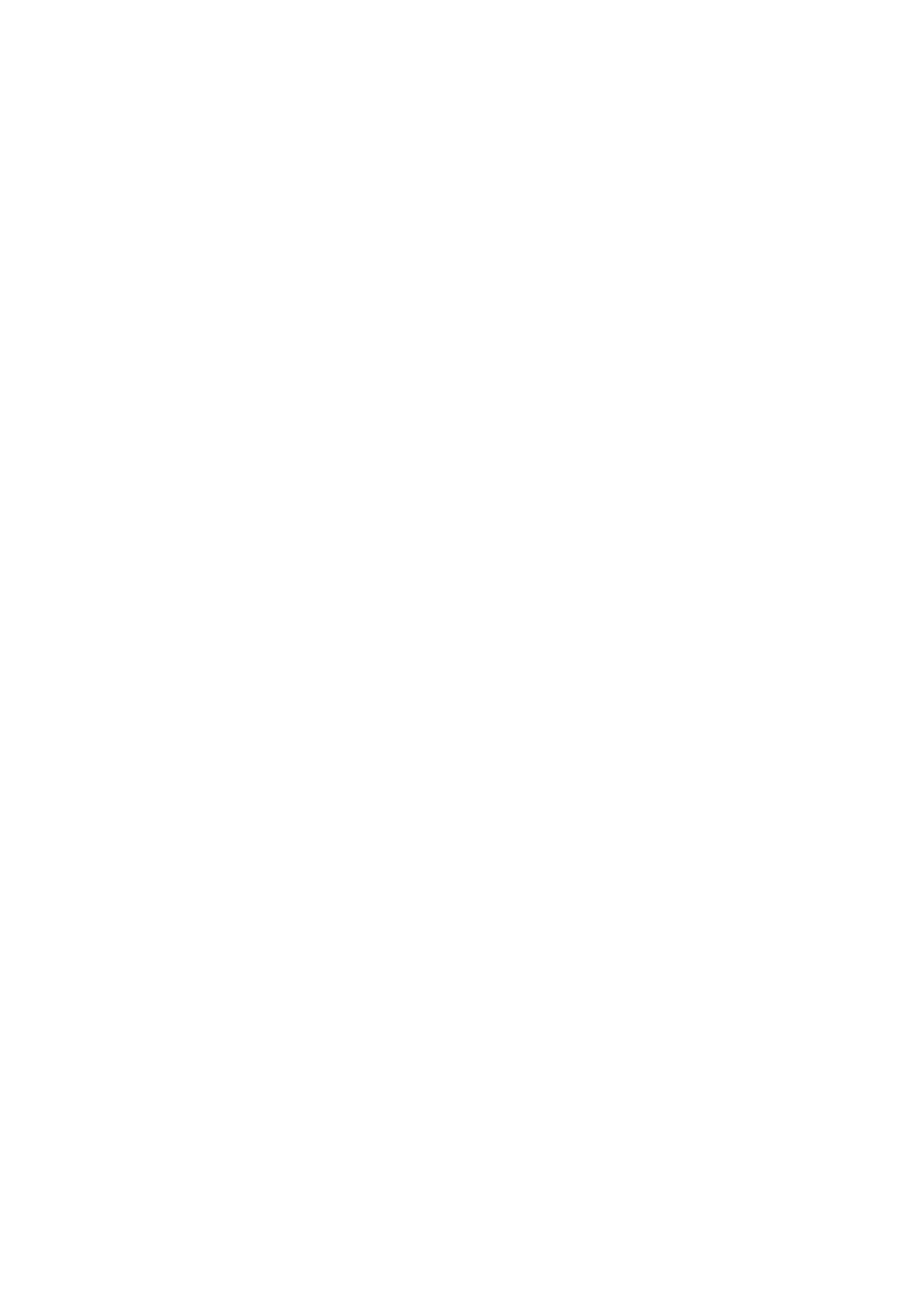

LABORATORY OF APPLIED THERMODYNAMICS MECHANICAL ENGINEERING DEPARTMENT ARISTOTLE UNIVERSITY THESSALONIKI P.O.BOX 458 GR-54124 THESSALONIKI GREECE

tel: +30 2310 996047 fax: + 30 2310 996019 <http://lat.eng.auth.gr/>

| <b>Project Title</b>                                                                                                                                                                                                                                                                                                                                                                                                                                                                                                                                                                                                                                                                                                                                  |                                                             |                              |                                    | <b>Contract No</b>  |  |  |
|-------------------------------------------------------------------------------------------------------------------------------------------------------------------------------------------------------------------------------------------------------------------------------------------------------------------------------------------------------------------------------------------------------------------------------------------------------------------------------------------------------------------------------------------------------------------------------------------------------------------------------------------------------------------------------------------------------------------------------------------------------|-------------------------------------------------------------|------------------------------|------------------------------------|---------------------|--|--|
|                                                                                                                                                                                                                                                                                                                                                                                                                                                                                                                                                                                                                                                                                                                                                       | ETC/ACC Implementation Plan 2009 / Task 1.2.2.2             |                              | EEA/ADS/06/001-ACC                 |                     |  |  |
| <b>Report Title</b>                                                                                                                                                                                                                                                                                                                                                                                                                                                                                                                                                                                                                                                                                                                                   |                                                             |                              |                                    | <b>Reference No</b> |  |  |
|                                                                                                                                                                                                                                                                                                                                                                                                                                                                                                                                                                                                                                                                                                                                                       | Centralised and national submissions of transport emissions |                              | 09.RE.0026.V1                      |                     |  |  |
| <b>Project Manager</b>                                                                                                                                                                                                                                                                                                                                                                                                                                                                                                                                                                                                                                                                                                                                |                                                             |                              | Approved by                        |                     |  |  |
| Prof. Zissis Samaras                                                                                                                                                                                                                                                                                                                                                                                                                                                                                                                                                                                                                                                                                                                                  |                                                             |                              | Offerpreal<br>Prof. Zissis/Samaras |                     |  |  |
| Author(s)<br>Giorgos Mellios, Thomas Papageorgiou, Leonidas Ntziachristos                                                                                                                                                                                                                                                                                                                                                                                                                                                                                                                                                                                                                                                                             |                                                             |                              |                                    |                     |  |  |
|                                                                                                                                                                                                                                                                                                                                                                                                                                                                                                                                                                                                                                                                                                                                                       |                                                             |                              |                                    |                     |  |  |
| <b>Summary</b>                                                                                                                                                                                                                                                                                                                                                                                                                                                                                                                                                                                                                                                                                                                                        |                                                             |                              |                                    |                     |  |  |
| This report has been prepared by LAT/AUTh on behalf of the European Topic Centre on Air<br>Emissions and Climate Change of the European Environment Agency. The objective of the report is<br>to compare national submissions of transport emissions, as submitted to CLRTAP and UNFCCC by<br>the parties, and centralised emissions calculated with COPERT 4 for all EEA countries (excluding<br>Iceland and Lichtenstein for which no data were available). Results and main conclusions of this<br>comparison have been presented to the parties for their consideration and review of both input data<br>and emissions results for years 2000 and 2005. Some interesting findings are derived based on the<br>feedback received from the parties. |                                                             |                              |                                    |                     |  |  |
| <b>Keywords</b>                                                                                                                                                                                                                                                                                                                                                                                                                                                                                                                                                                                                                                                                                                                                       |                                                             |                              |                                    |                     |  |  |
| National submissions, COPERT 4, UNFCCC, LRTAP, emissions                                                                                                                                                                                                                                                                                                                                                                                                                                                                                                                                                                                                                                                                                              |                                                             |                              |                                    |                     |  |  |
| <b>Internet reference</b><br>http://adonis.meng.auth.gr/centralized/                                                                                                                                                                                                                                                                                                                                                                                                                                                                                                                                                                                                                                                                                  |                                                             |                              |                                    |                     |  |  |
| <b>Classification statement</b><br><b>Version / Date</b>                                                                                                                                                                                                                                                                                                                                                                                                                                                                                                                                                                                                                                                                                              |                                                             |                              |                                    |                     |  |  |
| Final Version / 22 December 2009                                                                                                                                                                                                                                                                                                                                                                                                                                                                                                                                                                                                                                                                                                                      |                                                             |                              | <b>PUBLIC</b>                      |                     |  |  |
| <b>No of Pages</b>                                                                                                                                                                                                                                                                                                                                                                                                                                                                                                                                                                                                                                                                                                                                    | <b>Price</b>                                                | <b>Declassification date</b> |                                    | <b>Bibliography</b> |  |  |
| 19                                                                                                                                                                                                                                                                                                                                                                                                                                                                                                                                                                                                                                                                                                                                                    | <b>FREE</b>                                                 |                              |                                    | <b>NO</b>           |  |  |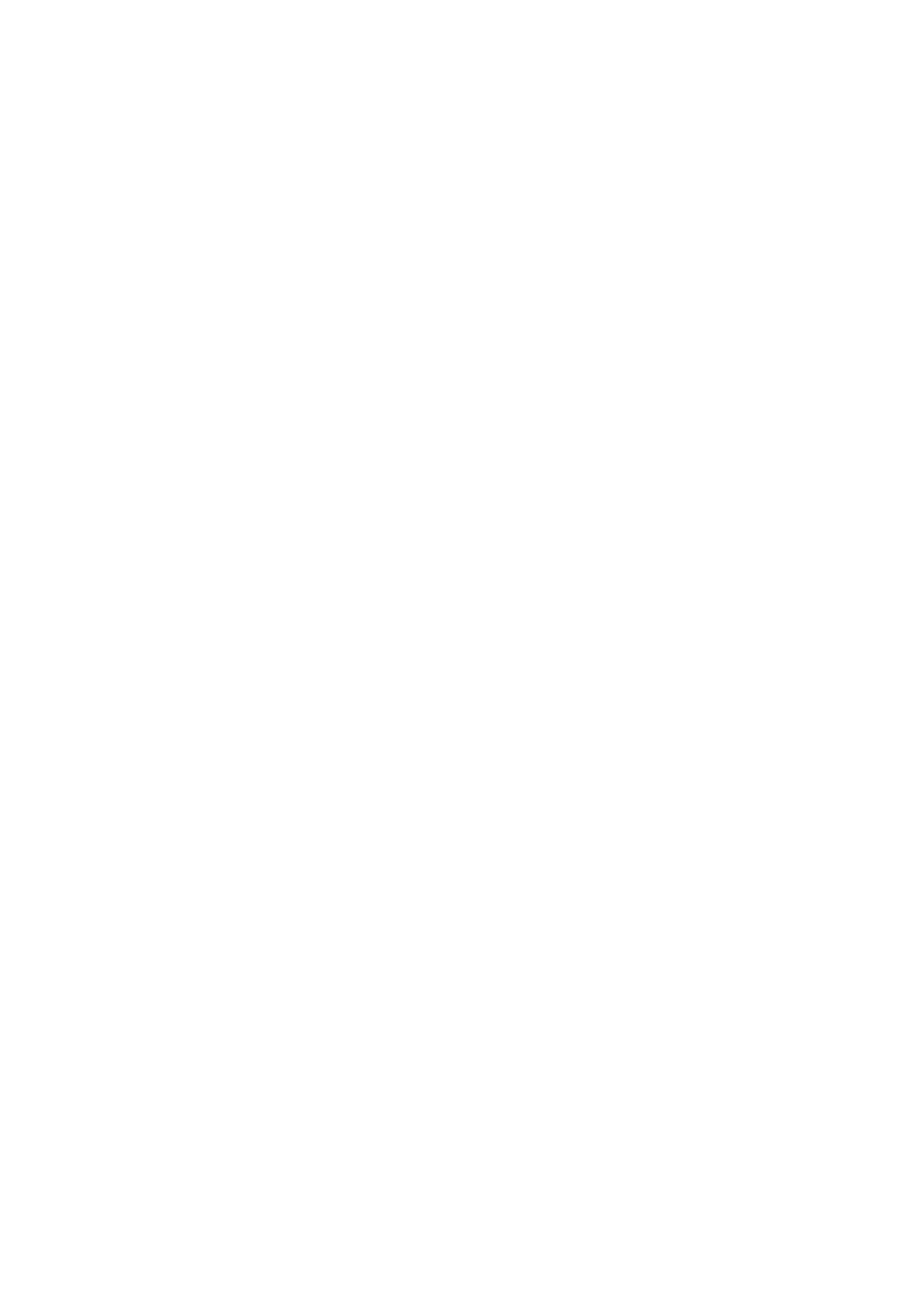## **Contents**

| 3 CALCULATION OF CENTRALISED EMISSIONS ESTIMATES 2 |  |
|----------------------------------------------------|--|
|                                                    |  |
|                                                    |  |
|                                                    |  |
|                                                    |  |
|                                                    |  |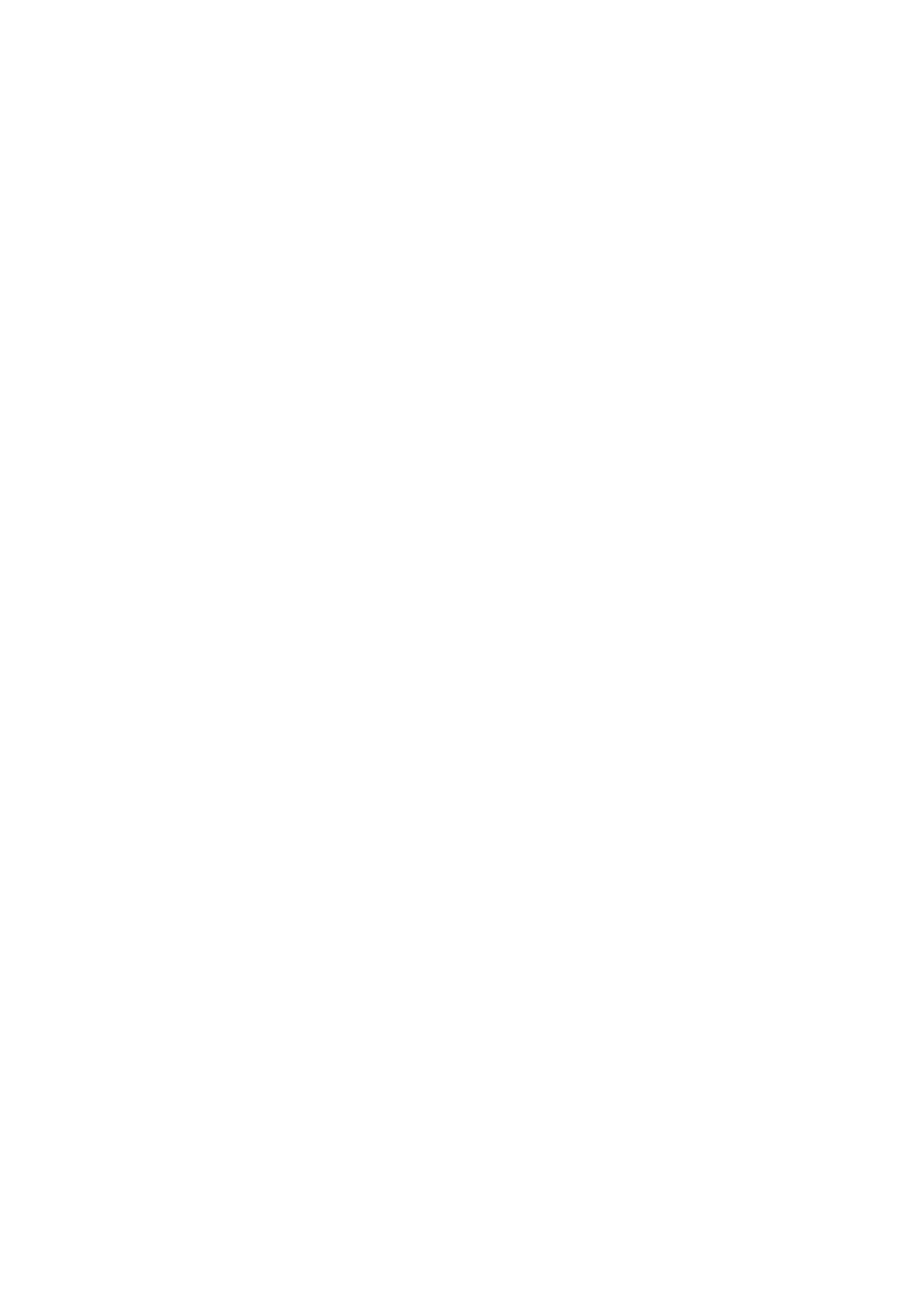#### <span id="page-8-0"></span>**1 Background and objectives**

The main objective of the current exercise is to compare centralised and national submissions of transport emissions, with emphasis on road transport. This means to check whether centralised calculations are consistent with national data and thus to enable quality control by identifying, and possibly also explaining cases where national data exhibit unusual departures from centrally calculated emissions.

The main reasons to attempt this comparison are the following:

- 1. European policy is mostly based on centralised tools to calculate and project emissions. For road-transport, the TREMOVE $1$  model is being used by the European Commission, and includes centralised vehicle stock information for EU27 member states, collected in the framework of research and policy support projects. However, centralised estimates and projections may differ from national ones and this produces conflicts related to state of environment, emissions trading, etc. The dataset used in this report will be the main input to the new TREMOVE version being prepared.
- 2. Several of the TERM indicators<sup>2</sup> are produced on the basis of models, such as the TREMOVE model. For example, TERM 27 on the overall energy efficiency, and TERM 28 on specific emissions of air pollutants are based on such modelling approaches. Therefore, it is important to recognise how much these models capture the actual trends reported in each country.
- 3. Some of the reporting parties use own methods and tools to estimate emissions. Comparison of these data with centralised calculations, using an established method (COPERT 4) may provide an additional tool in the quality control of the submissions.

For at least these three reasons, it was considered useful to attempt a comparison between national and centralised estimates of road transport emission inventories. This would assist in quantifying differences, understand their origins, and propose methods to correct erroneous results, if such were identified. In the past, the EEA has supported a similar exercise, aiming at understanding differences in projections and emission calculations (EEA Technical Report 74)<sup>3</sup>.

This report provides only a summary of the results. Detailed results, available per country and per vehicle category are available in the accompanying Excel spreadsheet. Also, input data for the calculations are available at <http://adonis.meng.auth.gr/centralized/>. Results and main conclusions have been presented to the parties for their consideration and review and an

-

<sup>1</sup> http://www.tremove.org

<sup>&</sup>lt;sup>2</sup> http://www.eea.europa.eu/themes/transport/indicators

<sup>3</sup> http://www.eea.europa.eu/publications/technical\_report\_2002\_74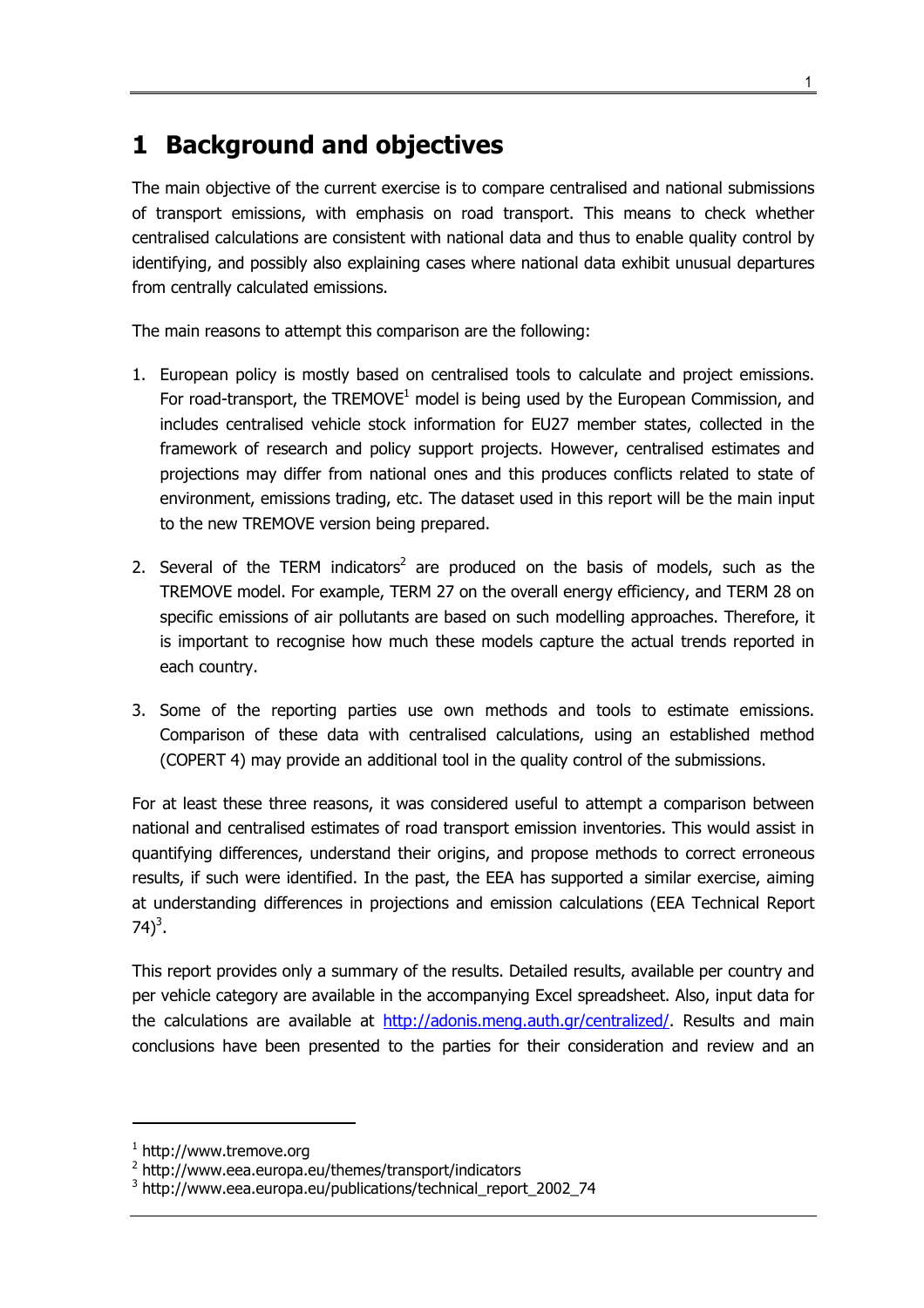<span id="page-9-0"></span>action list was compiled to provide some guidance on the response requested by them. This report includes parties' responses and discusses the main findings.

#### **2 Data collected from national submissions**

With regard to the main pollutants (CO, VOC, NOx, PM), emission data from road transport were collected from the official 2008 submissions of the Parties to the Convention on Long Range Transboundary Air Pollution (CLRTAP) via the UNECE secretariat<sup>4</sup>. For most countries, emission data were available also at the vehicle/process sub-category level specified in the NFR, i.e. passenger cars, light duty vehicles, heavy duty vehicles, mopeds & motorcycles, gasoline evaporation, automobile tyre & brake wear, and road abrasion.

Greenhouse Gas (GHG) emission data were collected from the 2009 national inventory submissions to the United Nations Framework Convention on Climate Change (UNFCCC)<sup>5</sup>. CO<sub>2</sub> and fuel consumption data per type of fuel (gasoline, diesel, LPG) from road transport were extracted from the 2009 submissions. A distinction into vehicle categories is not required by UNFCCC and therefore no such data have been made available.

This emission / consumption information has been collected for the EEA32 countries, excluding Iceland and Liechtenstein, for the years 2000 and 2005. The reason for excluding these two countries is that no centralised stock and activity datasets were available for these two parties. Although data completeness is in general satisfactory, some data gaps exist, particularly referring to the year 2000 (see Table 1 for countries where data are missing).

#### **3 Calculation of centralised emissions estimates**

In 2008, the European Commission (DG Environment) collected and produced streamlined road stock and activity data for all EU27 member-states and, in addition, for Croatia, Norway, Switzerland and Turkey. These data were collected to feed COPERT and TREMOVE models (FLEETS project<sup>6</sup>). Detailed (down to vehicle technology level) data have been collected for the year 2005 (and in some countries for the year 2006). Historic data at a vehicle category level are available at least back to 1995 for all countries. The data that have been made available were streamlined and gap-filled by means of mathematical models.

1

<sup>&</sup>lt;sup>4</sup> Downloaded from<http://www.ceip.at/emission-data-webdab/emission-as-reported-by-parties/> <sup>5</sup>[http://unfccc.int/national\\_reports/annex\\_i\\_ghg\\_inventories/national\\_inventories\\_submissions/i](http://unfccc.int/national_reports/annex_i_ghg_inventories/national_inventories_submissions/items/4771.php)tem [s/4771.php](http://unfccc.int/national_reports/annex_i_ghg_inventories/national_inventories_submissions/items/4771.php)

<sup>6</sup> <http://lat.eng.auth.gr/copert>, link under the "Data" menu-item.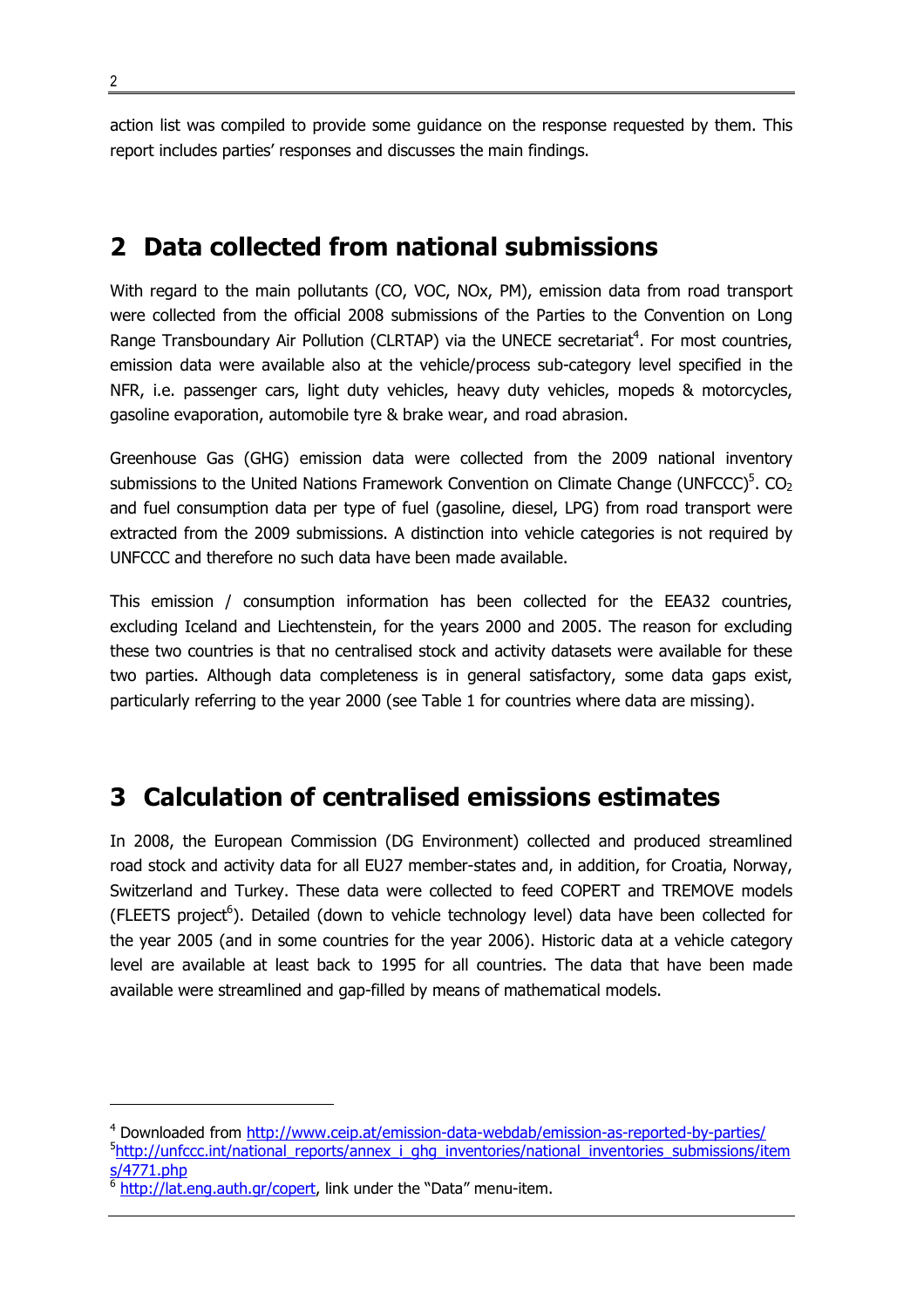<span id="page-10-0"></span>Transport activity data from the FLEETS database were collected for EEA30 countries (except Iceland and Liechtenstein) for the years 2000 and 2005. These included all data that are required as input to COPERT, such as vehicle stock, mileage, speeds, driving shares, etc.

These data were first fed to COPERT 4 (v6.1) and the fuel consumption per fuel type was estimated for each country. These values were then compared to national fuel use statistics, as submitted to UNFCCC. In cases of differences between calculated and statistical values the annual mileage of the vehicle types operating on the particular fuel was proportionally adjusted to fit the nationally reported fuel consumption. After this mileage 'calibration', calculations were repeated, and GHG and pollutant emissions were calculated for the years 2000 and 2005.

|                       | <b>National</b><br>2000 | Centralised<br>2000 | <b>Excluded</b><br>countries         | <b>National</b><br>2005 | Centralised<br>2005 | <b>Excluded</b><br>countries |
|-----------------------|-------------------------|---------------------|--------------------------------------|-------------------------|---------------------|------------------------------|
|                       |                         |                     | <b>EU15</b>                          |                         |                     |                              |
| CO                    | 14928                   | 14781               | GR, LU                               | 9506                    | 9393                | LU                           |
| <b>VOC</b>            | 2472                    | 2298                | GR, LU                               | 1492                    | 1351                | LU                           |
| <b>NOx</b>            | 4820                    | 4863                | GR, LU                               | 3918                    | 4039                | LU                           |
| PM <sub>2.5</sub>     | 250                     | 273                 | GR, LU                               | 209                     | 227                 | GR, LU                       |
| CO <sub>2</sub>       | 763451                  | 772414              | LU                                   | 793188                  | 802966              | LU                           |
|                       |                         |                     | <b>EU27</b>                          |                         |                     |                              |
| CO                    | 15343                   | 15159               | BG,CZ,GR,HU<br>LT,LU,MT,PL,RO        | 11735                   | 11300               | LU, MT                       |
| <b>VOC</b>            | 2538                    | 2356                | BG,CZ,GR,HU<br>LT, LU, PL, RO        | 1861                    | 1643                | LU                           |
| <b>NO<sub>x</sub></b> | 4918                    | 4970                | BG,CZ,GR,HU,LT<br>LU, PL, RO         | 4694                    | 4710                | LU                           |
| PM <sub>2.5</sub>     | 256                     | 278                 | BG,CZ,GR,HU,LT<br>LU, PL, RO         | 246                     | 256                 | BG, GR, LU, RO               |
| CO <sub>2</sub>       | 842852                  | 854144              | CY, LU, MT                           | 896018                  | 908538              | CY, LU, MT                   |
|                       | <b>EEA30</b>            |                     |                                      |                         |                     |                              |
| CO                    | 15969                   | 15892               | BG,CZ,GR,HU,LT<br>LU, MT, PL, RO, TR | 12154                   | 11706               | LU, MT, TR                   |
| <b>VOC</b>            | 2640                    | 2455                | BG,CZ,GR,HU,LT<br>LU, PL, RO, TR     | 1929                    | 1696                | LU, TR                       |
| <b>NOx</b>            | 5076                    | 5127                | BG,CZ,GR,HU,LT<br>LU, PL, RO, TR     | 4813                    | 4815                | LU, TR                       |
| PM <sub>2.5</sub>     | 265                     | 285                 | BG,CZ,GR,HU,LT<br>LU, PL, RO, TR     | 255                     | 262                 | BG, GR, LU, RO, TR           |
| CO <sub>2</sub>       | 897363                  | 911280              | CY, LU, MT                           | 955508                  | 967941              | CY, LU, MT                   |

**Table 3-1**: Road transport emissions (kt) from national submissions ("national") and calculated with COPERT 4 ("centralised")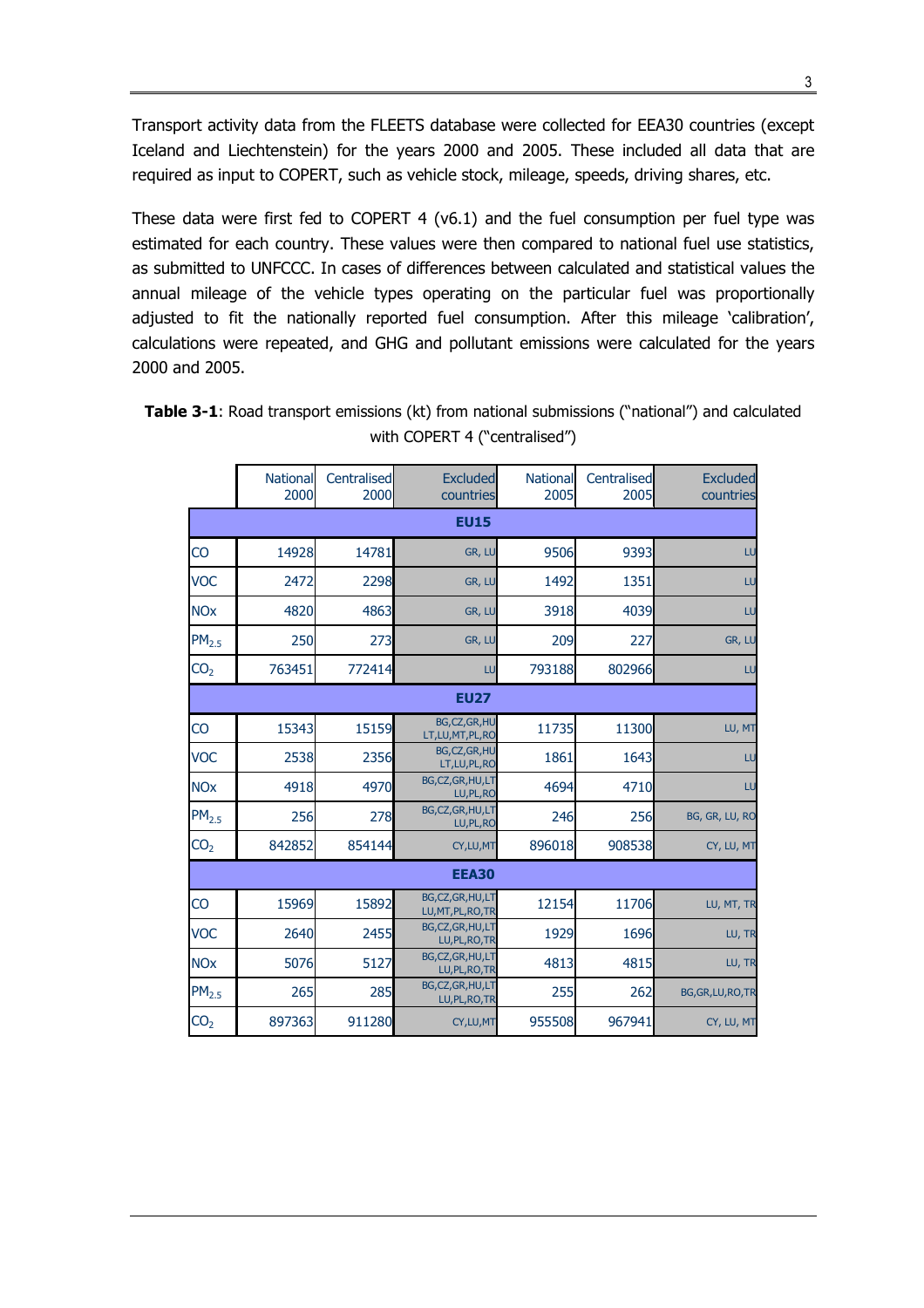#### <span id="page-11-0"></span>**4 Comparison of emissions**

Emission data collected from national submissions were compared to respective emissions calculated with COPERT 4 and the results for the individual Parties are presented in the accompanying Excel spreadsheet. In this report, EU15, EU27 and EEA30 totals have been calculated and are summarised in [Table 3-1](#page-10-0) at an aggregated level (not differentiated per vehicle category).

In order for the results of the two approaches to be directly comparable, only those countries having submitted national data were included in the calculations performed with COPERT 4 for the above country groupings. The number of countries excluded from the calculations for each pollutant is considerably lower for 2005 compared to 2000. These countries are clearly indicated in [Table 3-1.](#page-10-0) EEA30 results for 2000 and 2005 are graphically represented in Figure 4-1 and [Figure 4-2](#page-12-0) respectively, where the contribution of each sub-category (according to NFR as explained previously) is also shown.



**2000**

**Figure 4-1:** Comparison of national and central emission estimates per road transport category for the year 2000 in the EEA30 countries (those not included summarized in [Table 3-1\)](#page-10-0)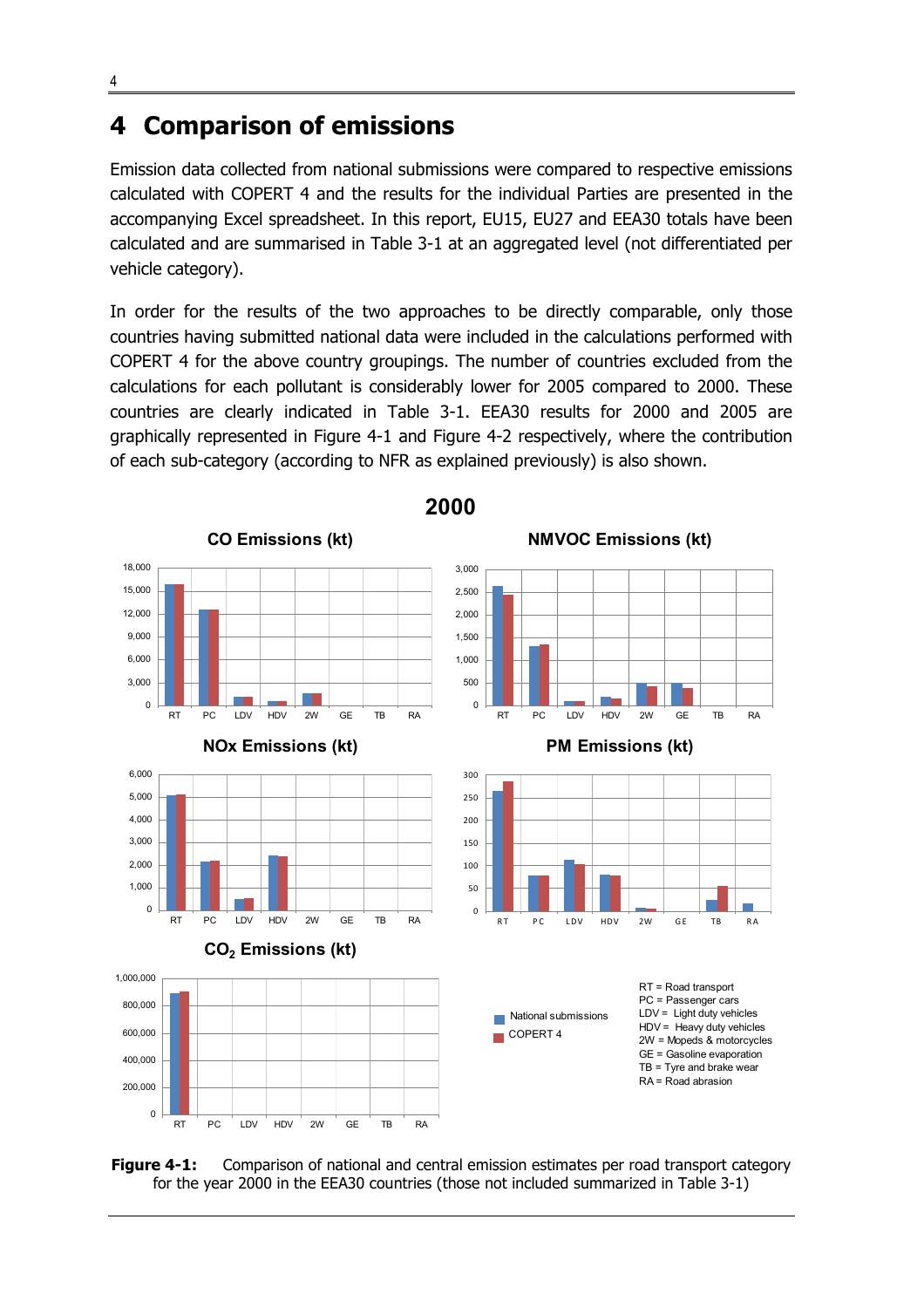<span id="page-12-0"></span>The comparison shows that the difference of the individual vehicle categories is generally larger than the percentage difference of the centralised and national submissions for the whole road transport. This means that individual differences generally counterbalance each other, or that there is no significant bias of the centralised over the national calculations.



**Figure 4-2:** Comparison of national and central emission estimates per road transport category for the year 2000 in the EEA30 countries (those not included summarized in [Table 3-1\)](#page-10-0)

In addition to the absolute emission estimates, indicators expressed as g of pollutant per kg of fuel consumed have been produced and are summarised in [Table 4-1.](#page-13-0) The same countries excluded from the calculations in the previous cases, have also been excluded here.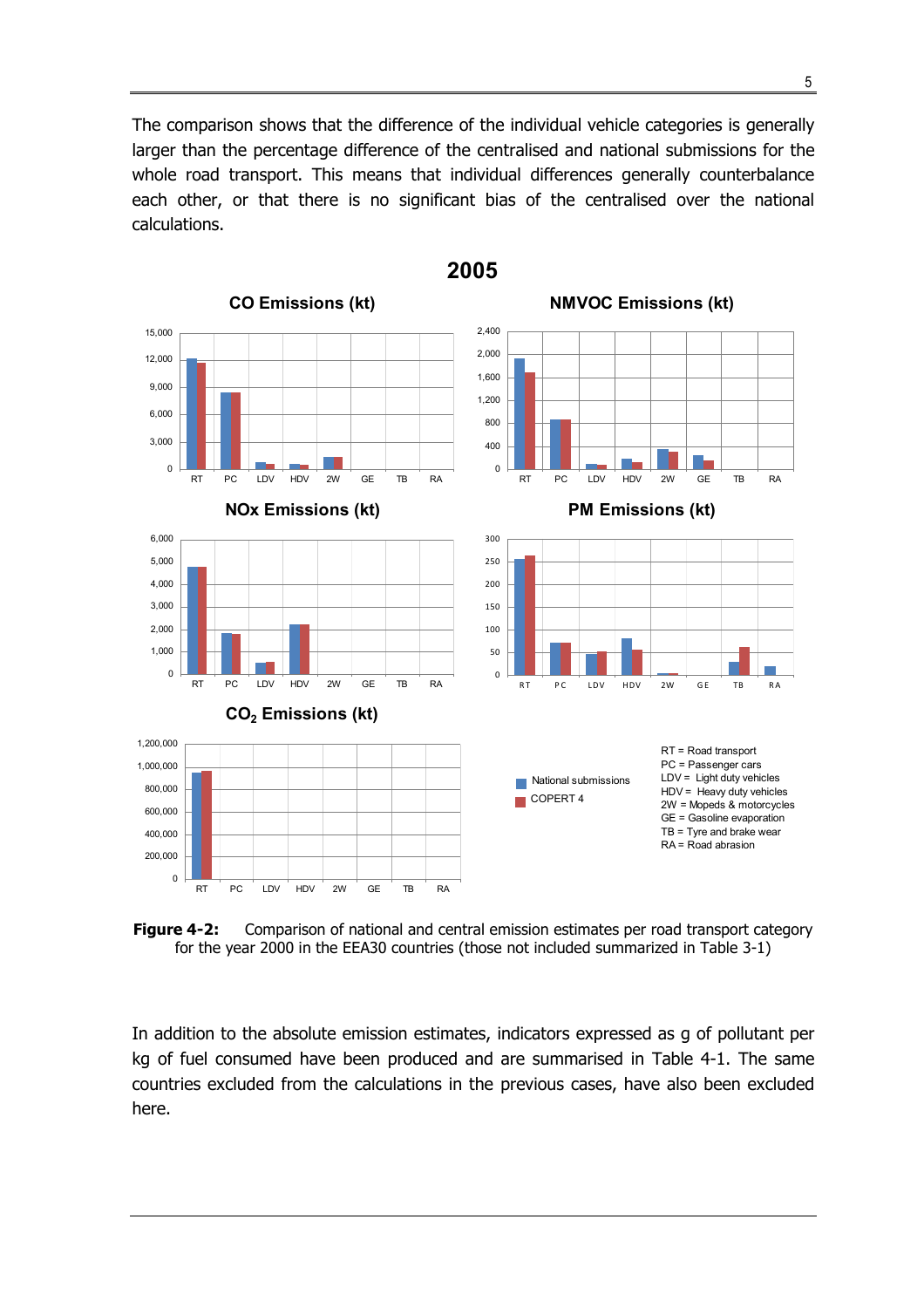|                       | National<br>2000 | Centralised<br>2000 | <b>Excluded</b><br>countries         | National<br>2005 | Centralised<br>2005 | <b>Excluded</b><br>countries |  |
|-----------------------|------------------|---------------------|--------------------------------------|------------------|---------------------|------------------------------|--|
|                       | <b>EU15</b>      |                     |                                      |                  |                     |                              |  |
| CO                    | 61.1             | 60.5                | GR, LU                               | 37.4             | 37.0                | LU                           |  |
| <b>VOC</b>            | 10.1             | 9.4                 | GR, LU                               | 5.9              | 5.3                 | LU                           |  |
| <b>NOx</b>            | 19.7             | 19.9                | GR, LU                               | 15.4             | 15.9                | LU                           |  |
| PM <sub>2.5</sub>     | 1.0              | 1.1                 | GR, LU                               | 0.8              | 0.9                 | GR, LU                       |  |
| CO <sub>2</sub>       | 3125.8           | 3162.5              | LU                                   | 3124.3           | 3162.8              | LU                           |  |
|                       |                  |                     | <b>EU27</b>                          |                  |                     |                              |  |
| $\overline{c}$        | 56.8             | 56.1                | BG,CZ,GR,HU<br>LT,LU,MT,PL,RO        | 40.8             | 39.3                | LU, MT                       |  |
| <b>VOC</b>            | 9.4              | 8.7                 | BG,CZ,GR,HU<br>LT, LU, PL, RO        | 6.5              | 5.7                 | LU                           |  |
| <b>NO<sub>X</sub></b> | 18.2             | 18.4                | BG,CZ,GR,HU,LT<br>LU, PL, RO         | 16.3             | 16.4                | LU                           |  |
| PM <sub>2.5</sub>     | 0.9              | 1.0                 | BG,CZ,GR,HU,LT<br>LU, PL, RO         | 0.9              | 0.9                 | BG, GR, LU, RO               |  |
| CO <sub>2</sub>       | 3120.4           | 3162.2              | CY, LU, MT                           | 3118.3           | 3161.9              | CY, LU, MT                   |  |
|                       | <b>EEA30</b>     |                     |                                      |                  |                     |                              |  |
| CO                    | 55.4             | 55.1                | BG,CZ,GR,HU,LT<br>LU, MT, PL, RO, TR | 39.7             | 38.2                | LU, MT, TR                   |  |
| <b>VOC</b>            | 9.2              | 8.5                 | BG, CZ, GR, HU, LT<br>LU, PL, RO, TR | 6.3              | 5.5                 | LU, TR                       |  |
| <b>NOx</b>            | 17.6             | 17.8                | BG,CZ,GR,HU,LT<br>LU, PL, RO, TR     | 15.7             | 15.7                | LU, TR                       |  |
| PM <sub>2.5</sub>     | 0.9              | 1.0                 | BG,CZ,GR,HU,LT<br>LU, PL, RO, TR     | 0.8              | 0.9                 | BG, GR, LU, RO, TR           |  |
| CO <sub>2</sub>       | 3113.4           | 3161.6              | CY, LU, MT                           | 3120.8           | 3161.4              | CY, LU, MT                   |  |

<span id="page-13-0"></span>**Table 4-1:** Indicators (in g/kg fuel) produced based on emissions and fuel consumption data from national submissions and calculated with COPERT 4

[Figure 4-3](#page-14-0) shows the indicators (g/kg of fuel) per pollutant and country. The indicators have been classified in an increasing order, i.e. starting from the country with the lowest indicator per pollutant. The classification order has been based on the national submissions. [Figure 4-4](#page-15-0) shows the ratio of centralised over national emissions, classified again in an increasing order. Two lines indicating  $\pm 20$  % deviation from unity are also shown for each ratio.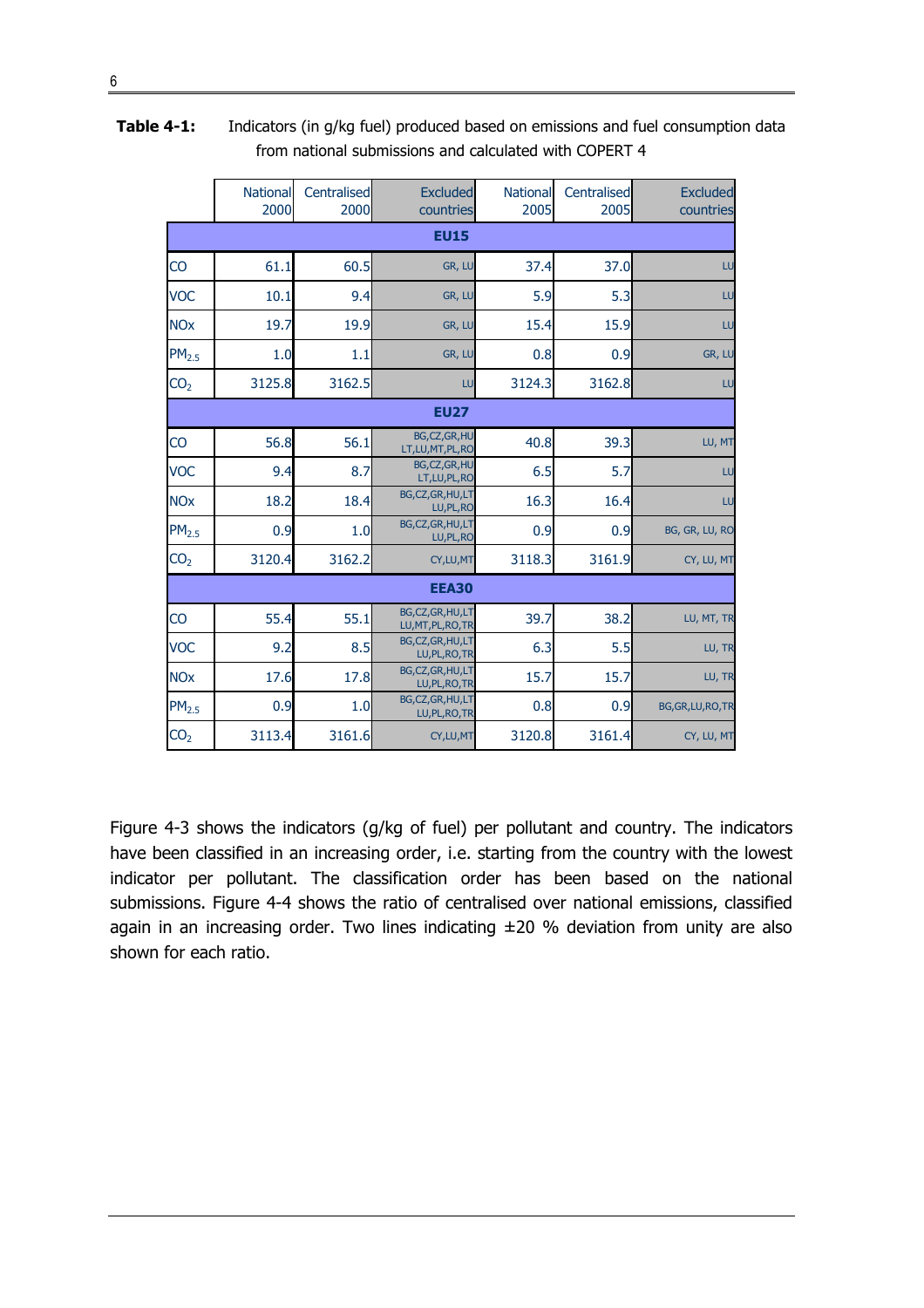<span id="page-14-0"></span>

Figure 4-3: Country-specific indicators (in g/kg fuel) in increasing national emissions order compared with COPERT 4 calculations for the year 2005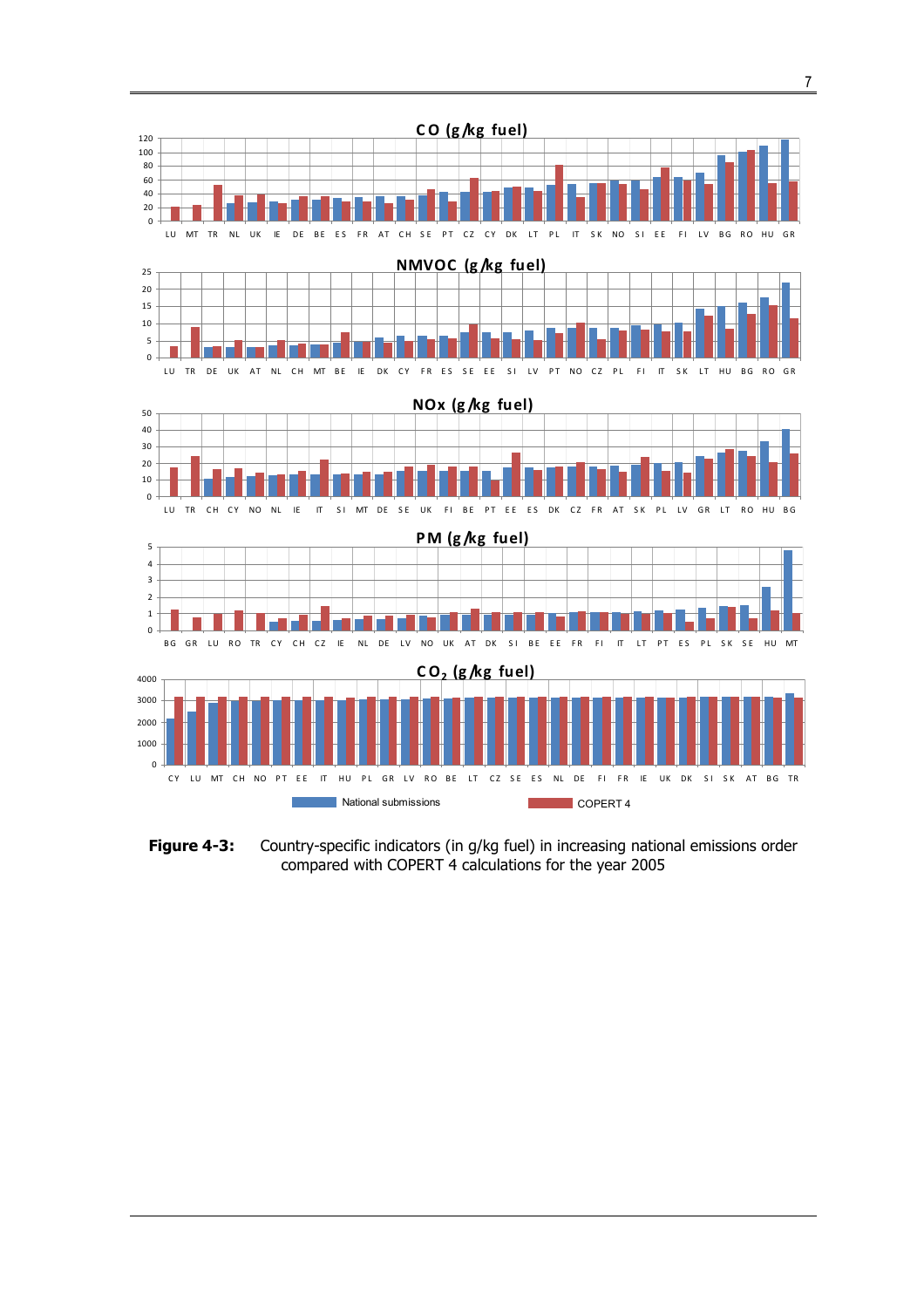<span id="page-15-0"></span>

**Figure 4-4:** Country-specific ratio of centralised vs national emissions for the year 2005

## **5 Action List**

In order to better understand differences between centralised and national calculations, countries were requested to review the data and make recommendations and suggestions according to this review. The list of questions following was used as a guide to the countries on how to review the data and provide recommendations. Alternative ways of review were also welcomed.

**Input Data:** Check centralised input data for years 2000 and 2005. These data (also for other years) are available for all EEA32 countries, except Iceland and Liechtenstein, at <http://adonis.meng.auth.gr/centralized/>. Items to be looked at (prioritized):

- Do LRTAP submissions correspond to the UNFCCC fuel consumption? If not, what is the fuel consumption that should be used for the years 2000 and 2005?
	- $\circ$  This question aimed to clarify the extent of tank tourism, i.e. transport which is conducted in the country but is not fuelled in the country or vice versa. UNFCCC submissions correspond to the fuel sold in the country. On the other hand CLRTAP submissions correspond to the transport activity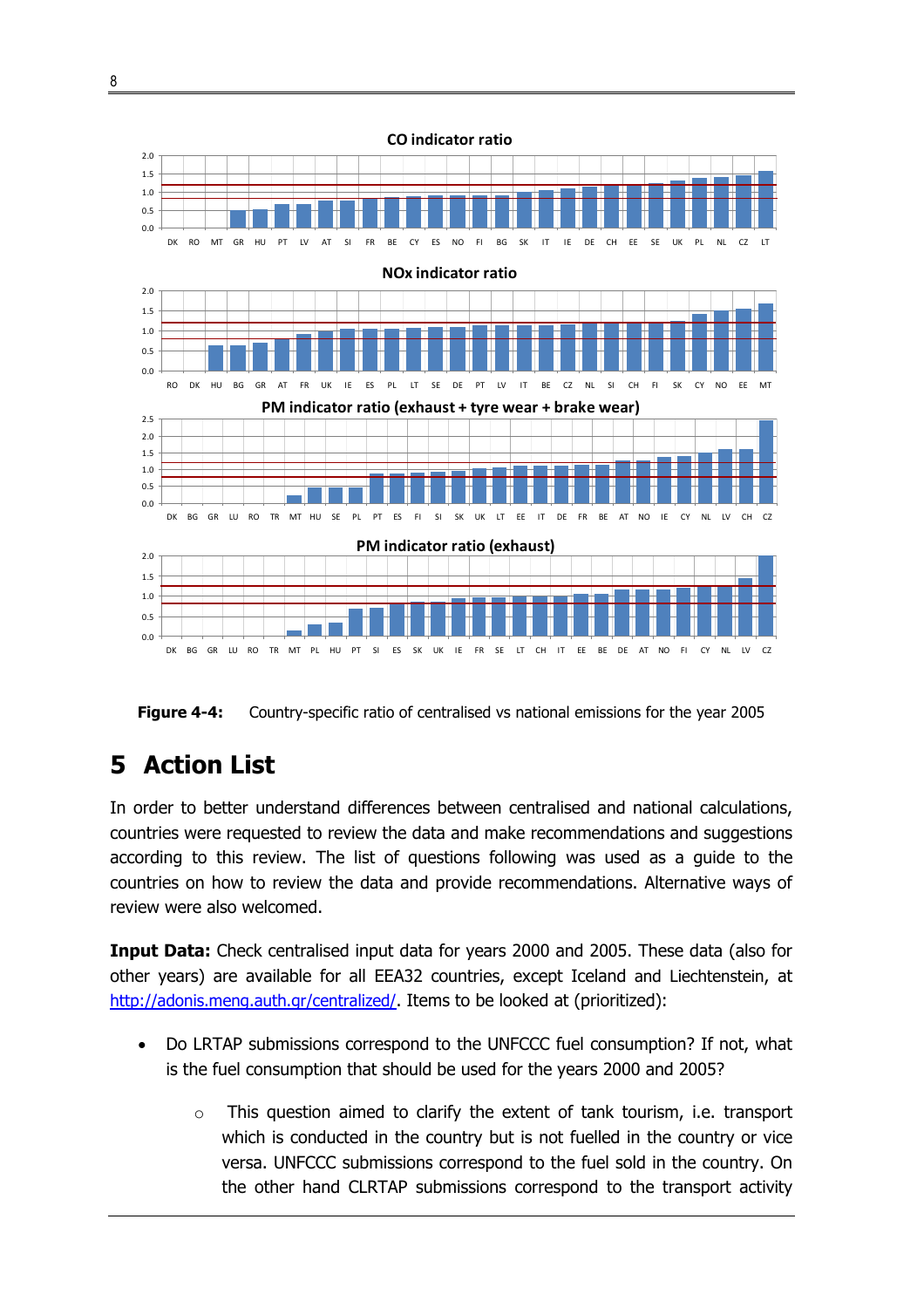conducted in the country (fuel used). If the fuel sold does not correspond to fuel used, the a disparity will be on the basis of calculation of UNFCCC and CLRTAP submissions.

- How does the total activity (veh-km) per vehicle category (PCs, LDVs, trucks, busses, PTWs) correspond to your national data?
	- $\circ$  This question tries to identify whether the total activity, in terms of both vehicle stock size and annual mileage is correctly represented for aggregated vehicle categories.
- How does the allocation of vehicles to different technologies correspond to your national data?
	- $\circ$  Vehicle allocation to different technologies is very important to estimate correct emission factors. This allocation is known for some countries but for some others it is only estimated on the basis of the vehicle age distribution.
- Does the annual driven mileage decrease with vehicle age in your calculations?
	- $\circ$  It is well established from campaigns and statistics that the annual driven mileage on average falls when the vehicle age increases. This is important because it significantly decreases the emission contribution from older vehicle technologies. The centralised calculations have taken this into account. The question therefore is whether this has been taken into account in national statistics as well.
- What about mean travelling speeds and mileage distribution to urban, rural, highway driving?
	- $\circ$  Travelling speeds and allocation of emissions to urban, rural and highway driving do affect the total emission calculation.

**Emissions:** Review results and identify major differences. These may occur either from differences in the input data or differences in the emission factors used:

- What is the method used for the calculations (Tier 1, COPERT (version?), other?)
- Have you included non-exhaust PM in your calculations? If yes, what is the method used for tyre, brake, road wear?
- Have you included fuel evaporation in your calculations?
- Have you used baseline emission factors or are they corrected for emission degradation as a function of age, vehicle load, road gradient, and fuel effects?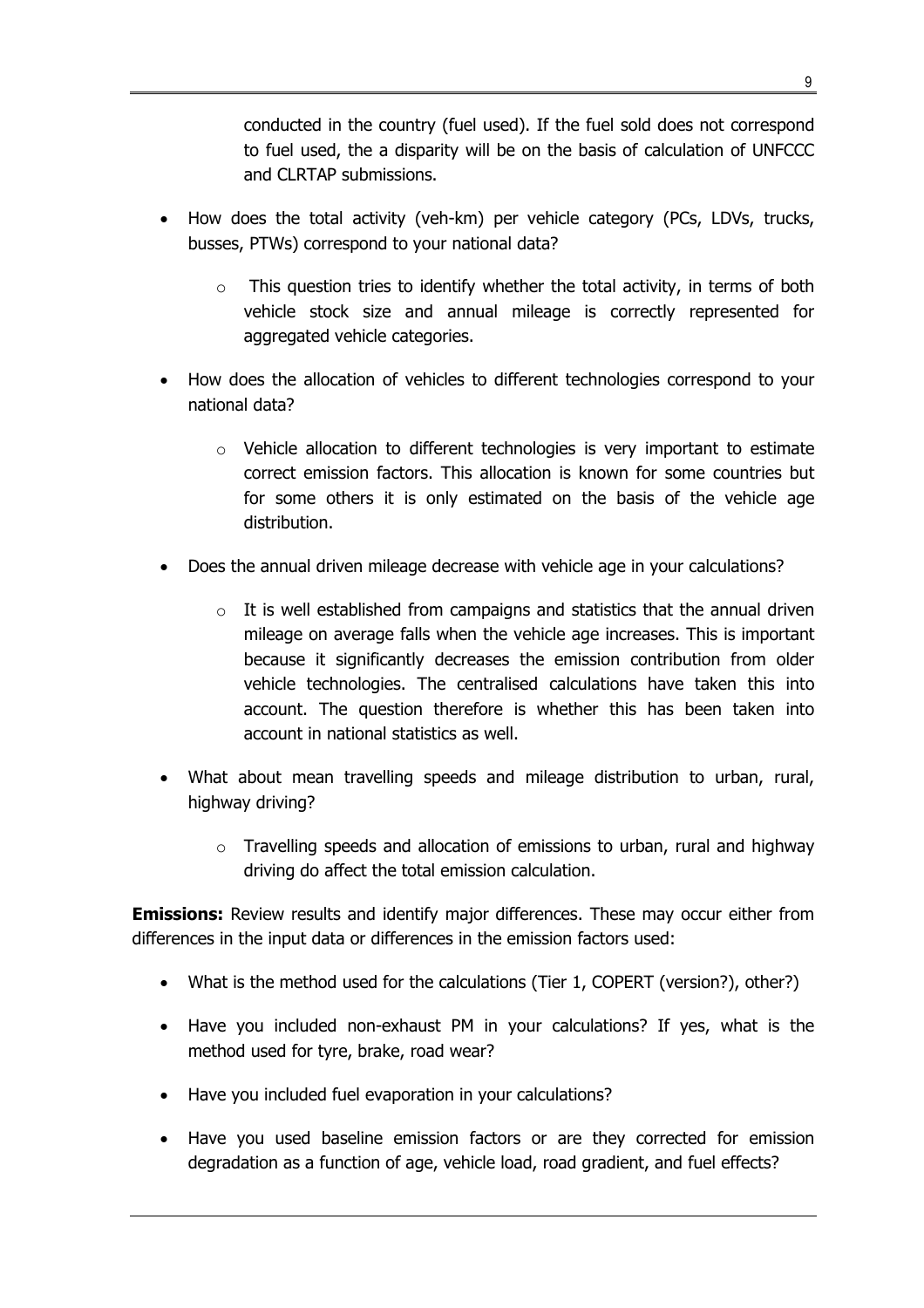#### <span id="page-17-0"></span>**6 Summary of comments received**

National experts from six countries, namely Belgium, Switzerland, Cyprus, Finland, Poland and Slovenia, have responded to the results of this study based on the above action list.

From these, Cyprus and Finland have found the emission results to be consistent with their own estimations and thus had no further comments. Poland and Slovenia have identified some differences in the input data used for the calculations and have requested further explanations on the data sources used.

For Belgium, no reliable conclusions may be drawn, since only data from the Flemish region were included in the response. These are in general in good agreement with those used for the 'centralised' calculations.

In the case of Slovenia there are some differences in the total activity (vehicle-kilometres) per vehicle category, as well as in the allocation of vehicles to different technologies. This is due to the fact that the 'centralised' dataset used in the present study, although based on the FLEETS dataset, it has been 'corrected' to be consistent with the fleet description of the updated TREMOVE model (version 3.3), currently under preparation. Since TREMOVE requires a detailed age distribution for all vehicle categories, appropriate lifetime functions were introduced, which resulted in changes in the vehicle stock allocation to the various technologies.

Despite these differences in the Slovenian vehicle fleet, the officially reported data compare reasonably well with the emissions estimated with the 'centralised' approach (they are within a +/-20% range). The use of an older COPERT version (COPERT III v2.1) in the Slovenian calculations might also explain some of these differences.

For Switzerland some large deviations from national emission data were identified. More specifically, 'centralised' emissions of all pollutants were considerably overestimated by 20% (for CO and NOx) to 50% (for VOC and PM). This was due to the fact that one of the largest 'corrections' for diesel mileage was introduced (~50% for 2005) for Switzerland, in order to match the official fuel consumption figures. Gasoline mileage was also 'corrected', to a lower extent though  $(\sim 25\%)$ . As a matter of fact, 'centralised' emissions compared reasonably well with national emissions before the correction. However, a large deviation incurred when introducing the mileage 'correction' to match the reported fuel consumption, as shown in [Table 6-1](#page-18-0) below.

Average fuel consumption factors used for the individual vehicle categories of both calculations were examined in an attempt to explain the differences. Since no major differences were found there, the most realistic explanation is that there is some transit mileage included in the fuel consumption but not the emission calculations. This is also evident from the specific  $CO<sub>2</sub>$  indicator calculated from national data, which is relatively low (2.9 kg/kg fuel) compared to other countries (3.15 kg/kg fuel on average). This is a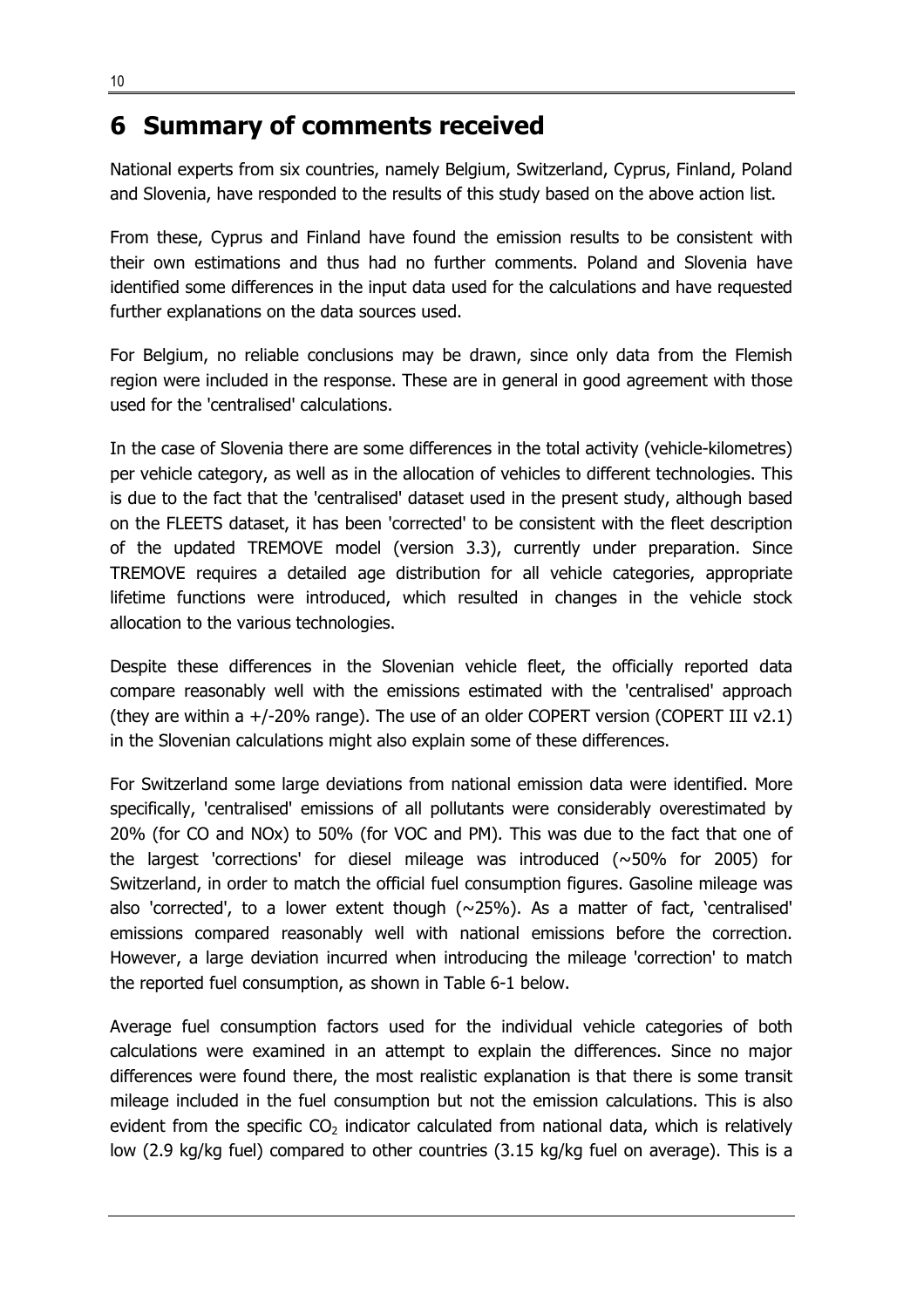<span id="page-18-0"></span>known problem for some countries and one that can lead to significant deviations before the UNFCCC and CLRTAP submissions.

|                                 | Without correction |            | Corrected    |         | National data |         |
|---------------------------------|--------------------|------------|--------------|---------|---------------|---------|
| l Year                          | 2000               | 2005       | 2005<br>2000 |         | 2000          | 2005    |
| Total CO emissions              | 311.9              | 187.4      | 455.1        | 235.5   | 261.6         | 195.6   |
| <b>Total VOC emissions</b>      | 44.5               | 24.8       | 61.3         | 29.1    | 29.9          | 18.8    |
| Total NO <sub>x</sub> emissions | 52.3               | 37.3       | 91.0         | 52.3    | 55.2          | 42.7    |
| Total $PM2.5$ emissions         | 1.7                | 1.7        | 4.0          | 2.9     | 2.1           | 1.8     |
| Total $CO2$ emissions           | 11 916             | 12 567     | 19 092       | 16 733  | 15 3 32       | 15 390  |
| Gasoline consumption            | 2 6 6 7 . 8        | 2 850.3    | 3 854.0      | 3 594.0 | 3 854.0       | 3 594.0 |
| Diesel consumption              | 569.7              | 1 1 2 1 .5 | 1 287.0      | 1 694.0 | 1 287.0       | 1 694.0 |

| Table 6-1: | Swiss emissions and fuel consumption (kt) from national submissions and |
|------------|-------------------------------------------------------------------------|
|            | calculated with COPERT 4 with and without mileage correction            |

## **7 Discussion**

Some interesting conclusions may be drawn from the above analysis and the various comments received from national experts:

- As expected,  $CO<sub>2</sub>$  emissions calculated with COPERT 4 are in good agreement with submissions to UNFCCC for all countries due to mileage tuning as explained above;
- There is a fair agreement for other pollutants at an aggregated level, however differences increase when looking in more detail at the country and/or sector level;
- Centralised NOx emissions are somewhat higher than national estimates due to the higher HDV emission factors in COPERT 4 than COPERT 3 that is still being used by many MS for calculating their national emissions;
- Generally, deviations of centralised from national estimates are within a range of ±20 % for most countries. There are very few cases of larger differences on the order of  $\pm 50$  % or more. These need to be examined by the reporting parties;
- For countries using COPERT to compile their national inventories, the observed differences may be attributed mainly to the different technology mix of the vehicle fleet used in the calculations (further to the COPERT 4 vs 3 version);
- In those MS where tank tourism is significant, mileage correction may result in overestimating emissions compared to national data.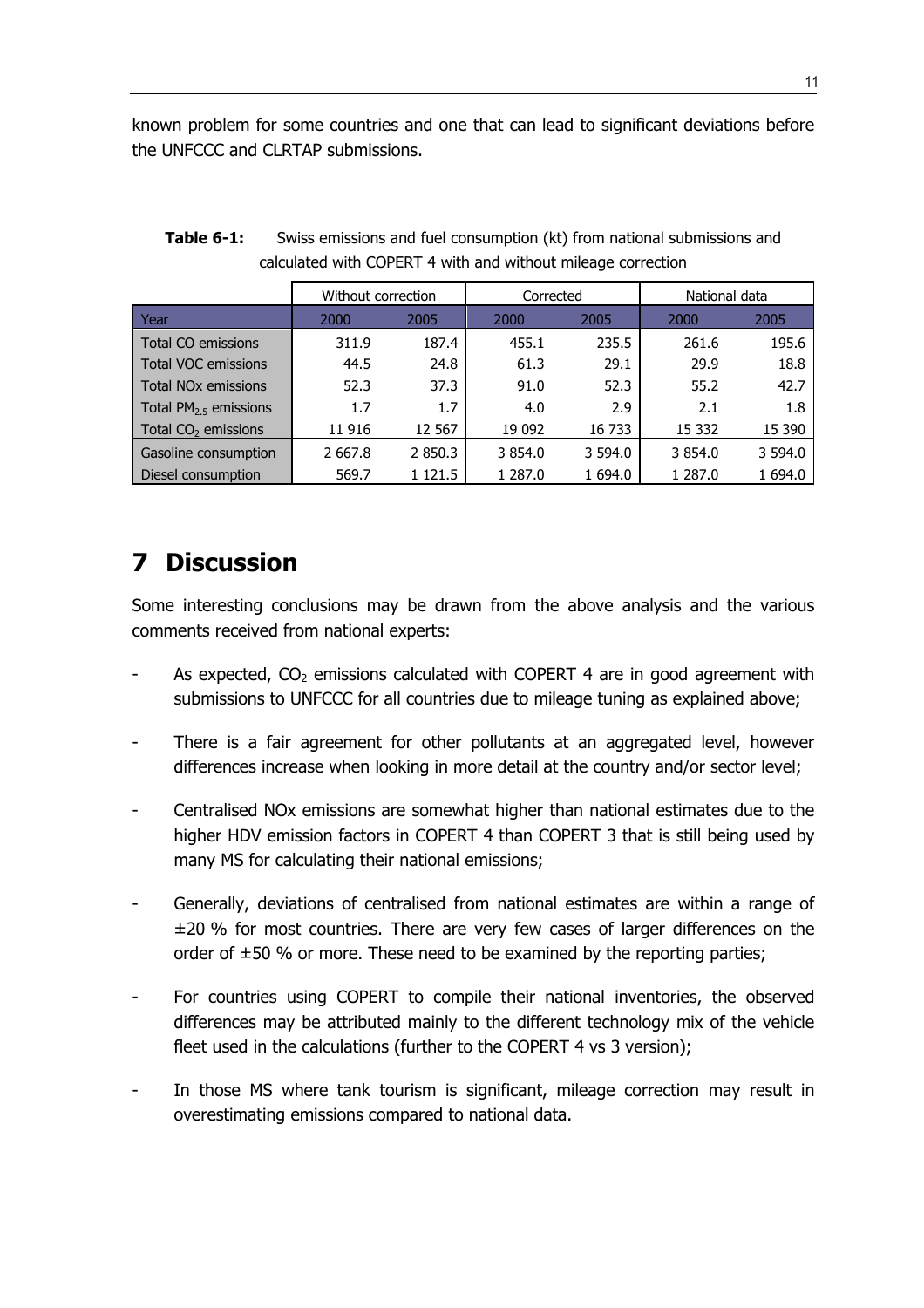Overall, this exercise appears useful to and may be used to better understand vehicle fleet activity and emissions data and thus to be able to improve both models and inventories. To this aim, country comments are valuable.